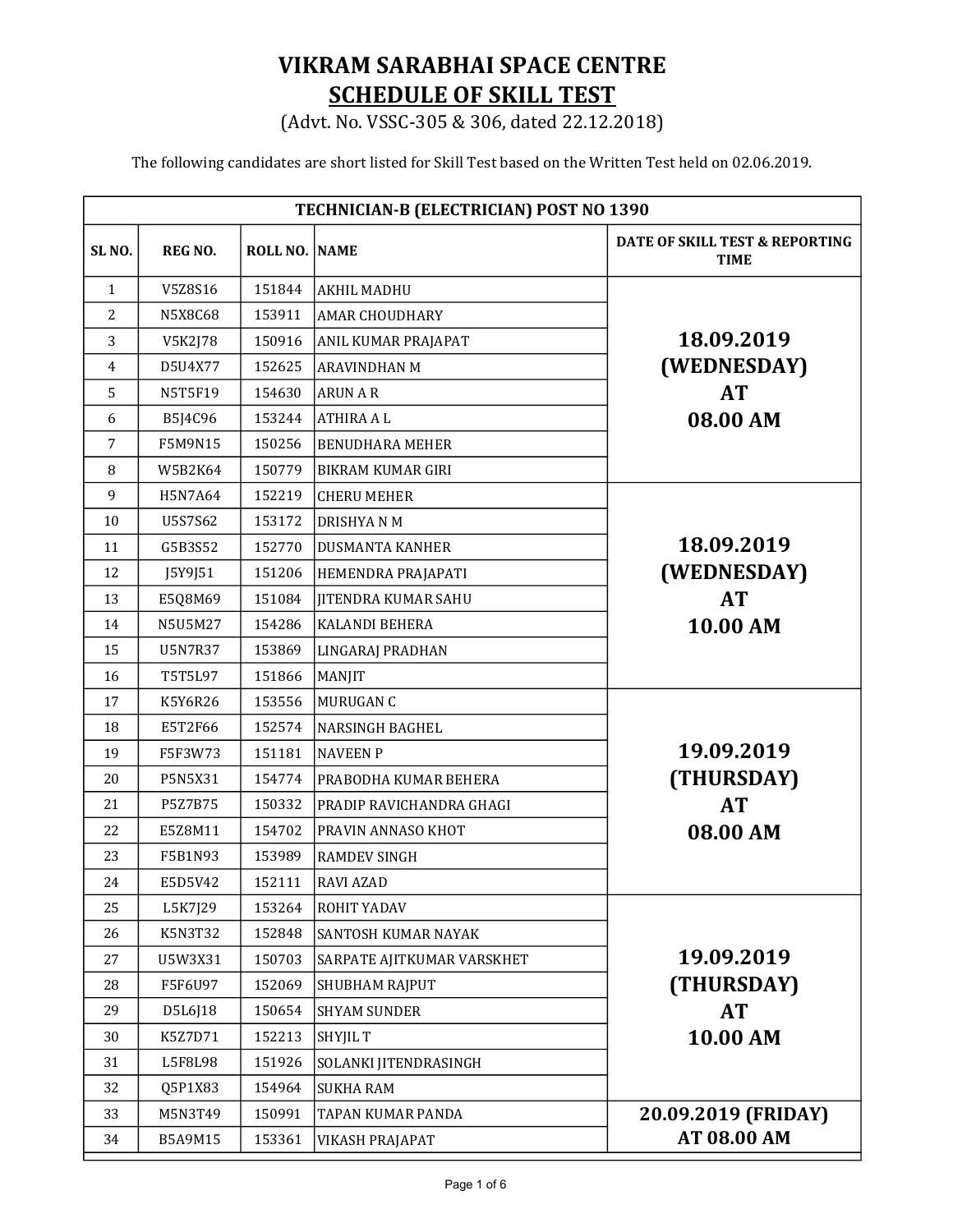| SL <sub>NO.</sub> | <b>REG NO.</b>                                         | ROLL NO. NAME |                                       | DATE OF SKILL TEST & REPORTING<br><b>TIME</b> |  |
|-------------------|--------------------------------------------------------|---------------|---------------------------------------|-----------------------------------------------|--|
|                   | TECHNICIAN-B (ELECTRONIC MECHANIC) POST NO 1391 & 1407 |               |                                       |                                               |  |
| $\mathbf{1}$      | N5N9M63                                                | 400219        | <b>SURESHKUMARTS</b>                  |                                               |  |
| $\overline{2}$    | R5S4J62                                                | 400279        | <b>VEESHNAG</b>                       |                                               |  |
| 3                 | N5V6Y21                                                | 400221        | <b>ANUSREE RJ</b>                     |                                               |  |
| $\overline{4}$    | C5V6H55                                                | 400545        | <b>MAHARANIS</b>                      |                                               |  |
| 5                 | W5L1F44                                                | 400381        | <b>ARAVIND S A</b>                    | 05.09.2019                                    |  |
| $6\,$             | L5N6U84                                                | 401203        | <b>VIPIN ANTONY</b>                   | (THURSDAY)                                    |  |
| $\overline{7}$    | Q5A9C53                                                | 401547        | <b>PRINCY P</b>                       | <b>AT</b>                                     |  |
| 8                 | EEEM162                                                | 401974        | SARITHA MONI O                        | 10.00 AM                                      |  |
| 9                 | K5R1Z48                                                | 400164        | <b>SREELEKSHMISV</b>                  |                                               |  |
| 10                | J5Z7P62                                                | 400155        | <b>ANEESH V</b>                       |                                               |  |
| 11                | <b>K5R7B76</b>                                         | 400165        | <b>RINEESH RAJ B</b>                  |                                               |  |
| 12                | <b>U5H9U55</b>                                         | 400333        | <b>KARTHIKA S</b>                     |                                               |  |
| 13                | C5H2T73                                                | 400027        | SAPKAL SHRIKANT RANGNATH              |                                               |  |
| 14                | Q5Y1P48                                                | 400259        | <b>RAJNEESH KUMAR</b>                 |                                               |  |
| 15                | E5Z3S82                                                | 400083        | <b>LEKHRAJ MEENA</b>                  |                                               |  |
| 16                | K5M6A47                                                | 400427        | <b>DEBENDRA SAHOO</b>                 |                                               |  |
| 17                | W5V1V94                                                | 401127        | NAIR RENJITHA KOCHUKUTTAN             | 06.09.2019                                    |  |
| 18                | C5H6S59                                                | 400502        | <b>NARATTAM HALDAR</b>                | (FRIDAY)                                      |  |
| 19                | G5U4M28                                                | 400115        | <b>BISWAJIT ROY</b>                   | <b>AT</b>                                     |  |
| 20                | L5P4T54                                                | 401170        | NAGA RAJU MUPPANA                     | 08.00 AM                                      |  |
| 21                | C5X6V23                                                | 400391        | <b>MANNEPALLI MAHESH</b>              |                                               |  |
| 22                | R5W1F39                                                | 400289        | <b>ARUMULLA RAJESH</b>                |                                               |  |
| 23                | G5Q8G93                                                | 400112        | <b>NAVEENA N R</b>                    |                                               |  |
| 24                | P5Z3F99                                                | 401069        | <b>LOKESHAB</b>                       |                                               |  |
| 25                | L5C7M54                                                | 400577        | <b>MUNIYAPPA V T</b>                  |                                               |  |
| 26                | E5V6F74                                                | 400952        | <b>NILARAVI A S</b>                   |                                               |  |
| 27                | T5P4T26                                                | 400319        | <b>VINDHYAC</b>                       |                                               |  |
| 28                | <b>U5S6E46</b>                                         | 401434        | <b>ANOOP KS</b>                       | 06.09.2019                                    |  |
| 29                | E5V8G52                                                | 400077        | <b>SHIMMIT</b>                        |                                               |  |
| 30                | <b>B5E8E63</b>                                         | 401758        | <b>SHAKTHI PRASAD R</b>               | (FRIDAY)<br><b>AT</b><br>10.00 AM             |  |
| 31                | U5W1F41                                                | 400346        | <b>SIJIN N K</b>                      |                                               |  |
| 32                | EEEM091                                                | 401903        | KUNHIKRISHNAN P V                     |                                               |  |
| 33                | M5Z2F71                                                | 400207        | <b>VINOOPT</b>                        |                                               |  |
| 34                | U5S1C47                                                | 401749        | ARUMUGARAJA P                         |                                               |  |
| 35                | J5C2M43                                                | 400140        | <b>DEGA VIDYASAGAR</b>                |                                               |  |
|                   |                                                        |               | TECHNICIAN-B (MACHINIST) POST NO 1392 |                                               |  |
| 1                 | J5J8E79                                                | 501536        | <b>AKBAR MANSURI</b>                  |                                               |  |
| 2                 | <b>U5B8C28</b>                                         | 500607        | <b>ANURAG PASWAN</b>                  | 26.08.2019<br>(MONDAY)                        |  |
| 3                 | L5P6T54                                                | 500500        | <b>SHUBHAM SAHU</b>                   |                                               |  |
| $\overline{4}$    | V5M8S92                                                | 500442        | MANOJ KUMAR SHARMA                    |                                               |  |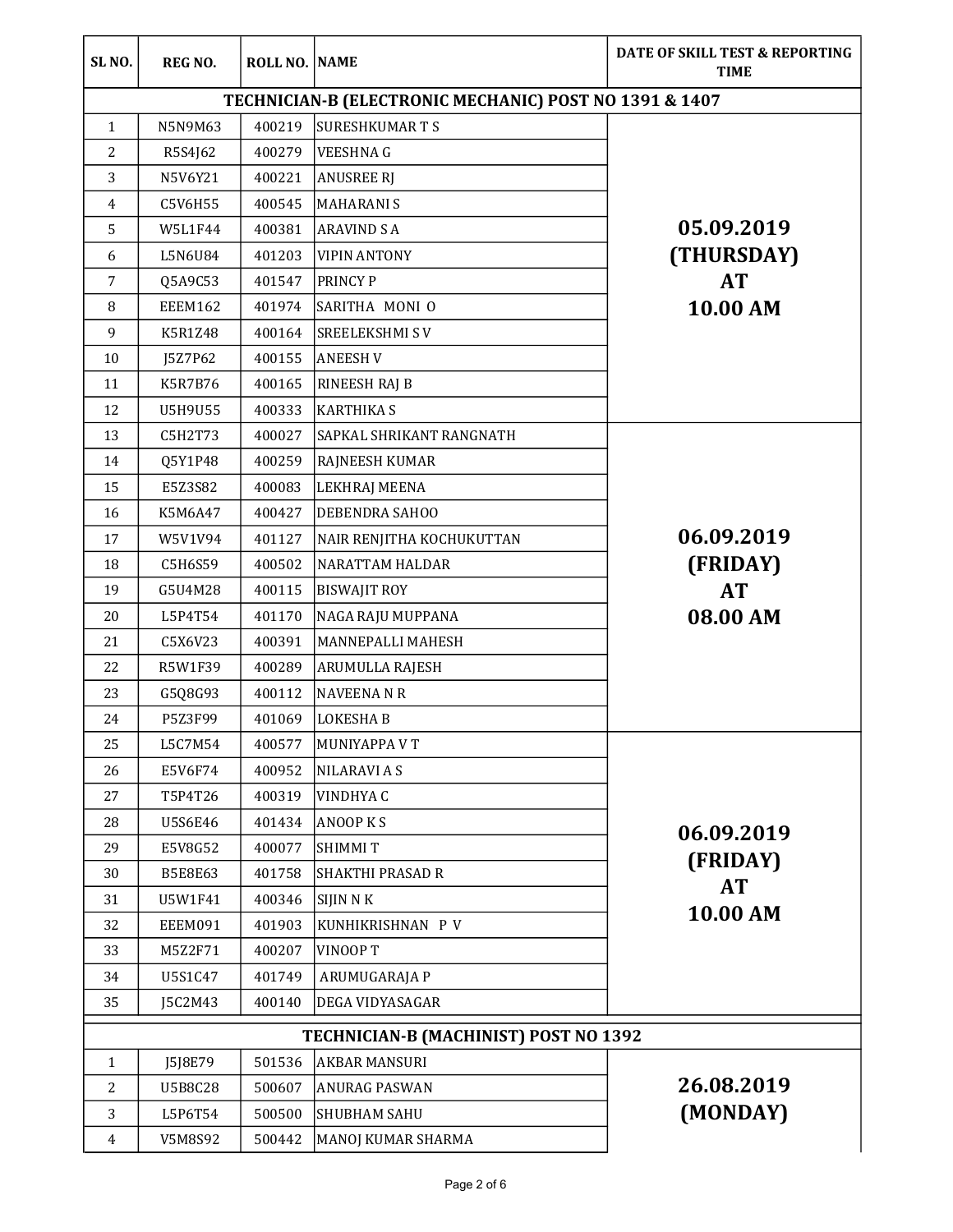| SL <sub>NO</sub> . | <b>REG NO.</b> | <b>ROLL NO. NAME</b> |                                           | DATE OF SKILL TEST & REPORTING<br><b>TIME</b> |
|--------------------|----------------|----------------------|-------------------------------------------|-----------------------------------------------|
| 5                  | J5X3H98        | 500743               | <b>RANJEET</b>                            | <b>AT</b>                                     |
| 6                  | <b>U5N8L64</b> | 500092               | <b>DHRUV RAJ KUMAR</b>                    | 08.00 AM                                      |
| $\overline{7}$     | C5P1G37        | 501158               | <b>JAGABANDHU PARIDA</b>                  |                                               |
| 8                  | R5Y9U54        | 501217               | <b>RAHUL B NAIR</b>                       |                                               |
| 9                  | C5N8V14        | 501471               | <b>ANOOP M R</b>                          | 26.08.2019                                    |
| 10                 | F5K5Y79        | 501182               | <b>SHIJU S P</b>                          |                                               |
| 11                 | Q5L5L34        | 501210               | <b>SREENATH PV</b>                        | (MONDAY)                                      |
| 12                 | F5Z1G28        | 501610               | <b>SAJITH S S</b>                         | <b>AT</b>                                     |
| 13                 | E5X2K24        | 501002               | <b>ANIL DAS A S</b>                       | 10.00 AM                                      |
| 14                 | B5P3K59        | 500430               | <b>BIJEEV B R</b>                         |                                               |
| 15                 | Q5M6J45        | 500784               | SUBHOJIT TALUKDAR                         |                                               |
| 16                 | H5P7L92        | 500015               | ANKUR SARKAR                              | 27.08.2019                                    |
| 17                 | P5R3Q22        | 500725               | <b>MONOJIT PAUL</b>                       | (TUESDAY)                                     |
| 18                 | E5P6N87        | 500782               | <b>GOPAL PROSAD CHAMAR</b>                | <b>AT</b>                                     |
| 19                 | K5R3G14        | 500307               | <b>BISWAJIT PAUL</b>                      | 08.00 AM                                      |
| 20                 | F5X1Y61        | 501192               | <b>SUJAY BISWAS</b>                       |                                               |
| 21                 | F5X1U97        | 500038               | <b>ANAND SHAW</b>                         |                                               |
| 22                 | E5K5M14        | 500457               | <b>ARGHYA HALDER</b>                      | 27.08.2019                                    |
| 23                 | W5P4V36        | 500474               | <b>MD INTEQUAB ALAM</b>                   | (TUESDAY)                                     |
| 24                 | <b>V5E7Q18</b> | 500303               | <b>SUSHOVAN DAS</b>                       | <b>AT</b>                                     |
| 25                 | W5M1Y85        | 501152               | <b>TABHANE PRAVESH DADARAO</b>            | 10.00 AM                                      |
| 26                 | T5P8X47        | 501478               | MADHUSUDAN SANJAY ATHAWALE                |                                               |
|                    |                |                      | TECHNICIAN-B (FITTER) POST NO 1392 & 1406 |                                               |
| $\mathbf{1}$       | K5Z8Q11        | 160820               | THUPAKULA RAJASEKHAR                      |                                               |
| $\overline{c}$     | S5N5M48        | 160426               | <b>CHOWTURU SRINATH</b>                   |                                               |
| 3                  | J5B1Z32        | 160366               | <b>SARAVANAN V</b>                        |                                               |
| $\overline{4}$     | H5K2V39        | 163285               | <b>RAVIA</b>                              |                                               |
| 5                  | R5Z6Z67        | 160884               | <b>SUNDARRAJ K</b>                        | 26.08.2019                                    |
| 6                  | F5Z7F69        | 160827               | <b>MUTHUR</b>                             | (MONDAY)                                      |
| 7                  | C5Y9P19        | 160470               | <b>KHETAVATH SANTOSH KUMAR</b>            | <b>AT</b>                                     |
| 8                  | C5Y6W53        | 160967               | MANOJ KUMAR ASAWAL                        | 08.00 AM                                      |
| 9                  | D5Z1L76        | 160414               | <b>RAMAOTAR GURJAR</b>                    |                                               |
| 10                 | E6Z6W74        | 164436               | <b>VISHWJIT KUMAR</b>                     |                                               |
| 11                 | F5P1N44        | 160086               | <b>SANTANU RAM</b>                        |                                               |
| 12                 | B5U9G99        | 160335               | <b>SHIBIN KS</b>                          |                                               |
| 13                 | R5V7Q48        | 160715               | <b>VISHNUV</b>                            |                                               |
| 14                 | S5S3N15        | 160937               | MIDHUNDEV D G                             |                                               |
| 15                 | N5M8C11        | 161510               | <b>NANDUM</b>                             |                                               |
| 16                 | U5M9F21        | 160284               | <b>VIVEK V S</b>                          |                                               |
| 17                 | M5M8V33        | 160849               | <b>AMAL NADH J</b>                        | 26.08.2019<br>(MONDAY)                        |
| 18                 | <b>S5N8H85</b> | 160853               | <b>VINOD AS</b>                           |                                               |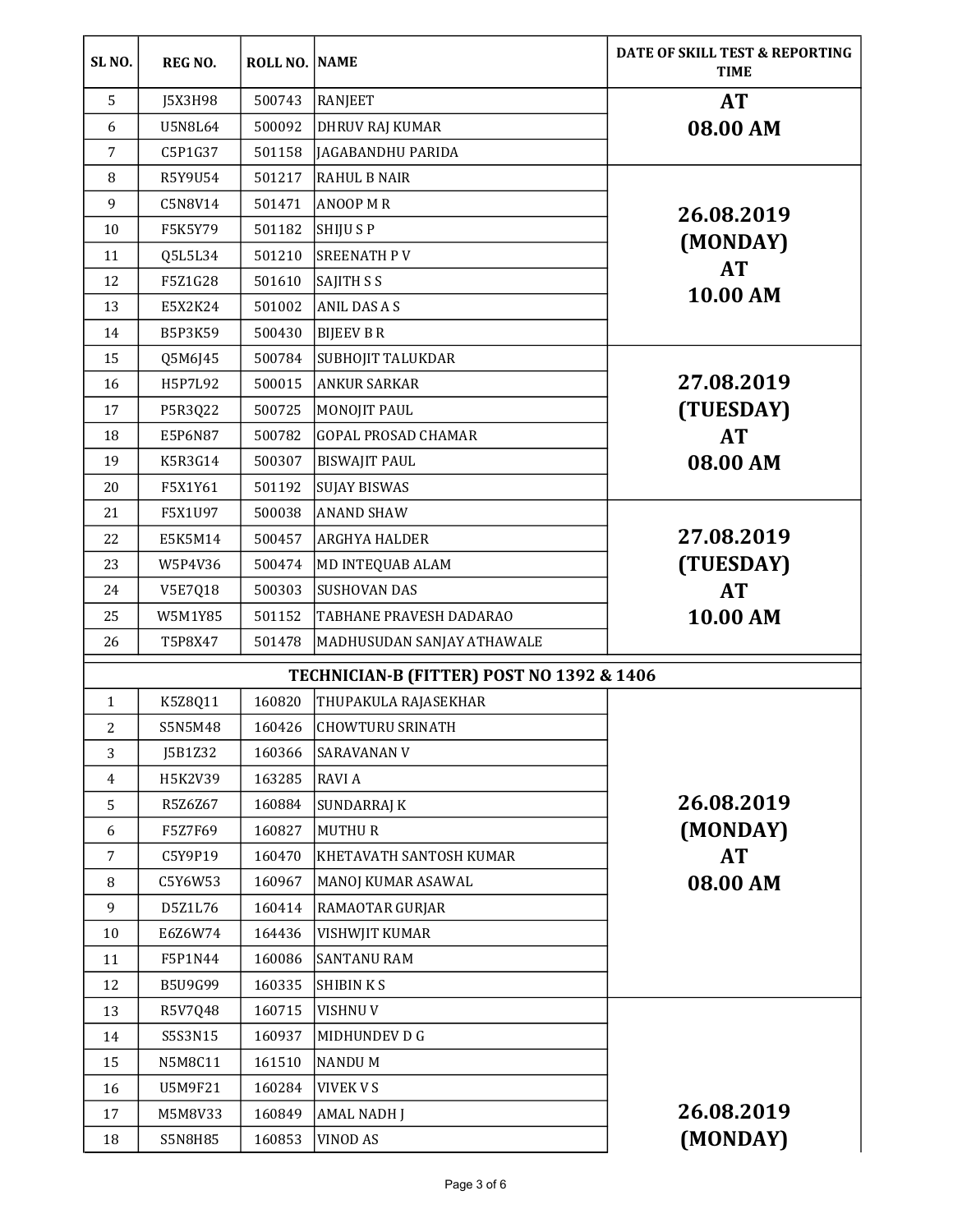| SL <sub>NO</sub> .                                             | REG NO.        | ROLL NO. NAME |                                   | DATE OF SKILL TEST & REPORTING<br><b>TIME</b> |
|----------------------------------------------------------------|----------------|---------------|-----------------------------------|-----------------------------------------------|
| 19                                                             | S5Q5V69        | 160662        | SMIJU W                           | <b>AT</b>                                     |
| 20                                                             | <b>B5V8M84</b> | 161005        | CHITHRANJAN C                     | 10.00 AM                                      |
| 21                                                             | M5W4W85        | 162974        | <b>ALEX S JOSEPH</b>              |                                               |
| 22                                                             | K5N9Q29        | 160985        | <b>AJITH S NAIR</b>               |                                               |
| 23                                                             | W5Z5D81        | 161033        | <b>KISHORE P</b>                  |                                               |
| 24                                                             | C5T6F51        | 160251        | <b>HARIDASK</b>                   |                                               |
| 25                                                             | S6Y2M56        | 165359        | NITENDRA SINGH YADAV              |                                               |
| 26                                                             | U5S2W14        | 160011        | SOUMYAJIT MUKHERJEE               |                                               |
| 27                                                             | V6X9M91        | 164618        | ANJAN KUMAR SHAW                  |                                               |
| 28                                                             | E5B7S63        | 160038        | JAI SINGH                         |                                               |
| 29                                                             | C5P6U84        | 162830        | RAJARAM KRUSHNA BHARSAT           | 27.08.2019                                    |
| 30                                                             | T5T7W55        | 160283        | RAJKAMAL RAY                      |                                               |
| 31                                                             | L5Z2X75        | 160721        | <b>SAMRAT MALLICK</b>             | (TUESDAY)                                     |
| 32                                                             | N6Y3N44        | 165026        | KANHU CHARAN PANIGRAHI            | <b>AT</b>                                     |
| 33                                                             | Q6X9B46        | 164608        | NIRMALYA PRASAD SAHOO             | 08.00 AM                                      |
| 34                                                             | Q5Z6P23        | 160585        | RASHMI RANJAN PANIGRAHI           |                                               |
| 35                                                             | W5Q5G47        | 160722        | R HIMANSHU SEKHAR BISWAL          |                                               |
| 36                                                             | U5K8A44        | 161867        | <b>GOVIND BHAGAT</b>              |                                               |
| 37                                                             | F5E4A96        | 162359        | NICHODIM KACHHAP                  |                                               |
|                                                                |                |               | TECHNICIAN-B (FRP) - POST NO 1394 |                                               |
| $\mathbf{1}$                                                   | Q5S3J26        | 900045        | <b>ANAND S</b>                    |                                               |
| 2                                                              | L5U2J17        | 900017        | <b>ANU S PILLAI</b>               |                                               |
| 3                                                              | G5U3S93        | 900065        | <b>ARUNRAJ R</b>                  |                                               |
| 4                                                              | D5V3X98        | 900091        | CICIL JOHN T                      |                                               |
| 5                                                              | U5Q7N38        | 900081        | <b>JISHNU A</b>                   |                                               |
| 6                                                              | M5C4U63        | 900018        | <b>KARNA MALIK</b>                |                                               |
| $\overline{7}$                                                 | J5M1Q48        | 900089        | MOHAMMED ISHAM P H                | 30.08.2019                                    |
| 8                                                              | T5X1K68        | 900074        | <b>RENJITH C</b>                  | (FRIDAY)                                      |
| 9                                                              | L5Q8Y54        | 900011        | <b>SREELAL S</b>                  | <b>AT</b>                                     |
| 10                                                             | C5U8Q19        | 900092        | <b>UNNIKUTTAN J S</b>             | 08.00 AM                                      |
| 11                                                             | N5R3Z69        | 900082        | VIGNESH RAJ S                     |                                               |
| 12                                                             | D5Q1A61        | 900056        | <b>VINEESH V K</b>                |                                               |
| 13                                                             | E5P9V66        | 900073        | <b>VINEETH D</b>                  |                                               |
| 14                                                             | F5Q8M89        | 900057        | <b>VIPINSR</b>                    |                                               |
| 15                                                             | N5U1V17        | 900109        | VISHAK VI                         |                                               |
| <b>CHEMICAL OPERATOR (MAINTENANCE MECHANIC) - POST NO 1395</b> |                |               |                                   |                                               |
| 1                                                              | Q5Y6R37        | 100038        | <b>MAHESH M</b>                   | 30.08.2019 (FRIDAY)<br>AT 08.00 AM            |
| TECHNICIAN-B (TURNER) - POST NO 1396                           |                |               |                                   |                                               |
| $\mathbf{1}$                                                   | G5N4B33        | 600747        | <b>ANOOP B</b>                    | 30.08.2019                                    |
| 2                                                              | Q5N9L92        | 600470        | MERAPALA MAHESH                   | (FRIDAY)                                      |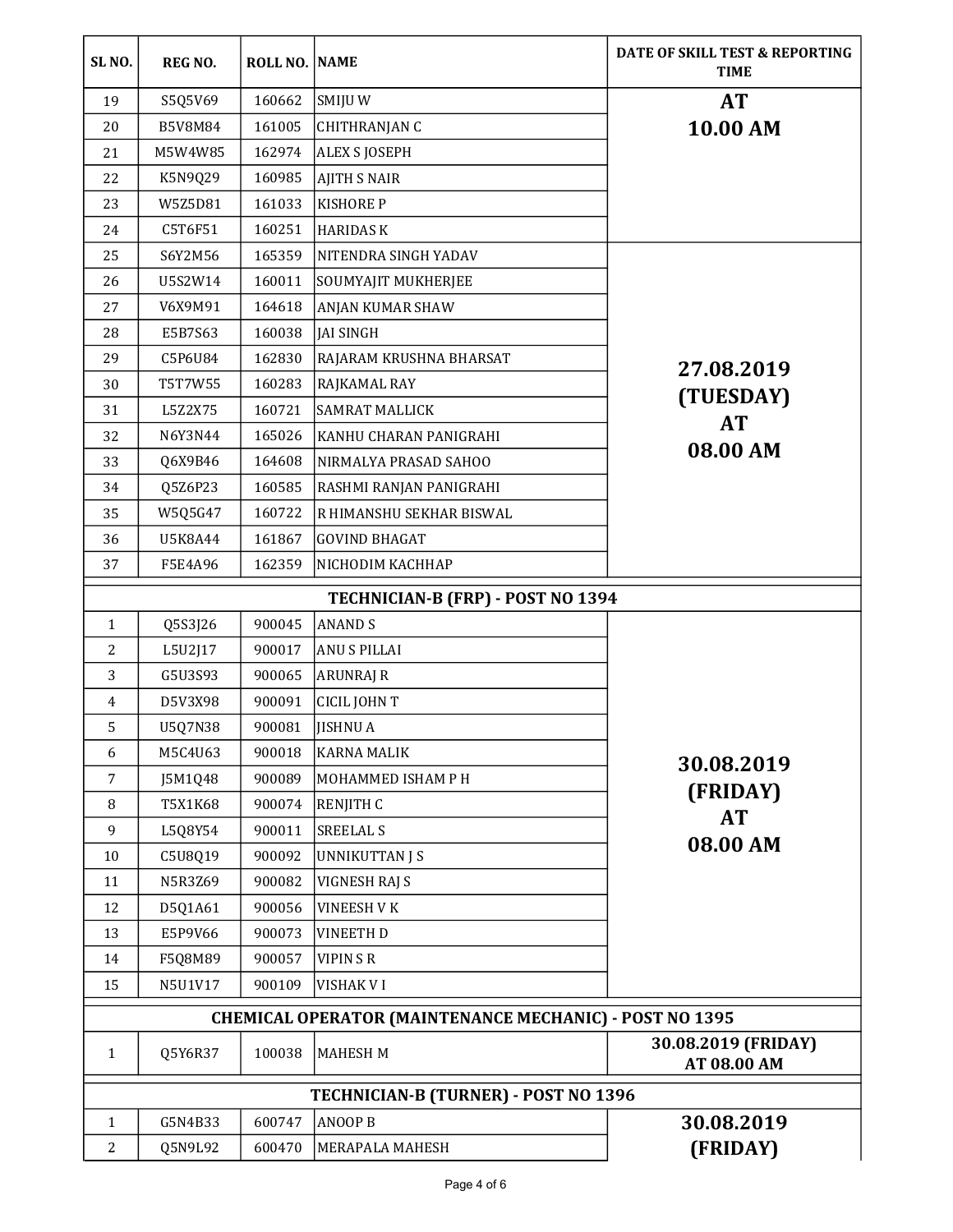| SL <sub>NO</sub> .<br><b>ROLL NO. NAME</b><br><b>REG NO.</b>           | DATE OF SKILL TEST & REPORTING<br><b>TIME</b> |  |  |  |
|------------------------------------------------------------------------|-----------------------------------------------|--|--|--|
| 3<br>600392<br><b>PRATAP SINGH</b><br>Q5Y4N74                          | <b>AT</b>                                     |  |  |  |
| 600737<br>$\overline{4}$<br>L5Y2J28<br>SHIVA GUPTA                     | 08.00 AM                                      |  |  |  |
| 5<br>C5T3W59<br>600674<br><b>ANOOPLR</b>                               | 30.08.2019                                    |  |  |  |
| <b>ARUN KUMAR R</b><br>6<br>R5X9M25<br>600206                          | (FRIDAY)                                      |  |  |  |
| 600675<br>7<br>C5J1S12<br><b>VIJAYA KUMAR S</b>                        | <b>AT</b>                                     |  |  |  |
| 8<br>D5T1P64<br>600233<br><b>VISHNUS</b>                               | 10.00 AM                                      |  |  |  |
| TECHNICIAN-B (MR&AC) - POST NO 1397                                    |                                               |  |  |  |
| 700330<br>$\mathbf{1}$<br><b>W5F7V52</b><br><b>ASHWINI KUMAR SWAIN</b> | 02.09.2019                                    |  |  |  |
| 2<br>700426<br>U5A3Y52<br><b>RONEIT MAZUMDER</b>                       |                                               |  |  |  |
| 700403<br>3<br>E5T6J96<br><b>RAKES KRISHNA</b>                         | (MONDAY)                                      |  |  |  |
| 700373<br>M5P7B72<br><b>SREEHARI PM</b><br>4                           | <b>AT</b>                                     |  |  |  |
| 5<br>700282<br><b>SUMESH N M</b><br>G5N4J79                            | 08.00 AM                                      |  |  |  |
| T5Y7C33<br>700276<br><b>VINEESH C</b><br>6                             |                                               |  |  |  |
| 700021<br><b>ARUN CHANDRAN</b><br>7<br>B5Z4Q89                         | 02.09.2019                                    |  |  |  |
| Q5Y6P19<br>700407<br><b>DEEPAK ML</b><br>8                             |                                               |  |  |  |
| 9<br>C5H8M18<br>700281<br><b>NANDAKUMARK</b>                           | (MONDAY)                                      |  |  |  |
| 700422<br><b>PRETHEESH PS</b><br>10<br><b>W5H8K68</b>                  | <b>AT</b>                                     |  |  |  |
| 700454<br><b>SANKARM</b><br>B5Z5A26<br>11                              | 10.00 AM                                      |  |  |  |
| <b>SANTHOSH S</b><br>12<br>G5J2M33<br>700492                           |                                               |  |  |  |
| TECHNICIAN-B (ELECTROPLATER) - POST NO 1398                            |                                               |  |  |  |
| 110044<br>G5M2D35<br><b>VIRENDRA PAL</b><br>$\mathbf{1}$               | 30.08.2019 (FRIDAY)                           |  |  |  |
| 2<br>B5T6W11<br>110028<br><b>VIKASH KUMAR YADAV</b>                    | AT 08.00 AM                                   |  |  |  |
| TECHNICIAN-B (PLUMBER) - POST NO 1399                                  |                                               |  |  |  |
| H5S3J35<br>120175<br><b>AJITHKUMAR V</b><br>$\mathbf{1}$               |                                               |  |  |  |
| 2<br>J5T6U22<br><b>BEN GEORGE K</b><br>120187                          | 04.09.2019                                    |  |  |  |
| Q5G2F18<br>120254<br><b>GOPA KUMAR G K</b><br>3                        | (WEDNESDAY)                                   |  |  |  |
| V5M1F79<br>120334<br><b>SARATH T S</b><br>4                            | <b>AT</b>                                     |  |  |  |
| <b>SYAM H</b><br>5<br>T5Q5E78<br>120306                                | 08.00 AM                                      |  |  |  |
| TECHNICIAN-B (BLACKSMITHY) - POST NO 1400                              |                                               |  |  |  |
| <b>LINU GEORGE</b><br>130033<br>V5F8R24<br>1                           | 26.08.2019 (MONDAY)<br>AT 08.00 AM            |  |  |  |
| 2<br><b>W5F9U88</b><br>130018<br><b>SHIJUP</b>                         |                                               |  |  |  |
| 3<br>R5P9D73<br><b>SREEJITH TK</b><br>130024                           |                                               |  |  |  |
| TECHNICIAN-B (INSTRUMENT MECHANIC) - POST NO 1401                      |                                               |  |  |  |
| None of the candidates have been shortlisted.                          |                                               |  |  |  |
| DRAUGHSTMAN-B (MECHANICAL) - POST NO 1402                              |                                               |  |  |  |
| H5T6D34<br>800126<br><b>ABHISHEK PATEL</b><br>$\mathbf{1}$             |                                               |  |  |  |
| E5T8A15<br>800938<br>2<br><b>BHAWANI SHANKER JANGID</b>                |                                               |  |  |  |
| 3<br>800866<br><b>JITENDRA KUMAR</b><br>E5K6J97                        | 02.09.2019                                    |  |  |  |
| 800194<br>R5T4S73<br>KISHAN PRATAP SINGH<br>4                          | (MONDAY)                                      |  |  |  |
| 5<br>H5H6Y74<br>800420<br><b>MOHAN RAM</b>                             | <b>AT</b>                                     |  |  |  |